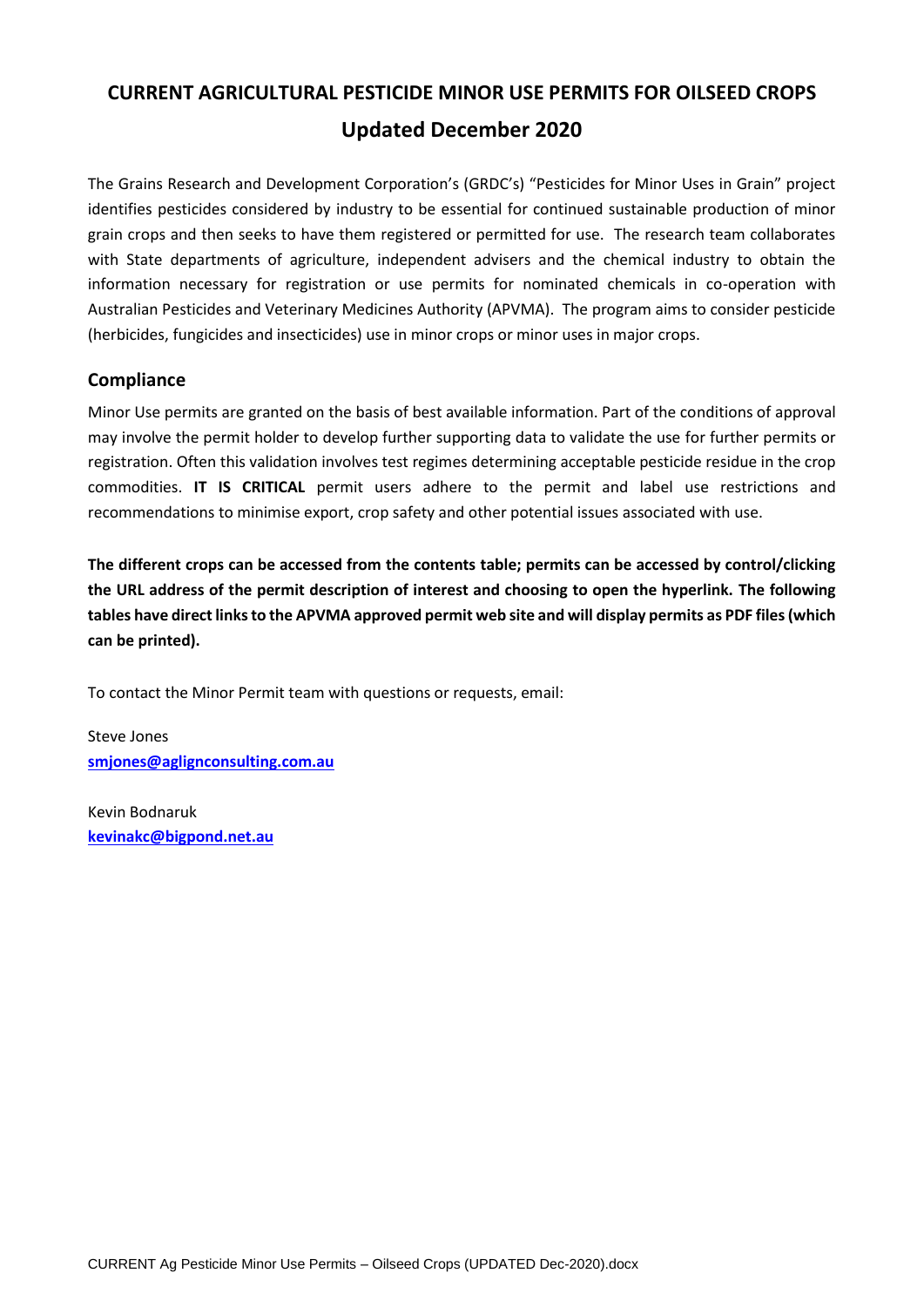# **Current Minor Use Permits** - Table of Contents -

| <b>OILSEEDS</b> |  |
|-----------------|--|
|                 |  |
|                 |  |
|                 |  |
|                 |  |
|                 |  |
|                 |  |
|                 |  |
|                 |  |
|                 |  |
|                 |  |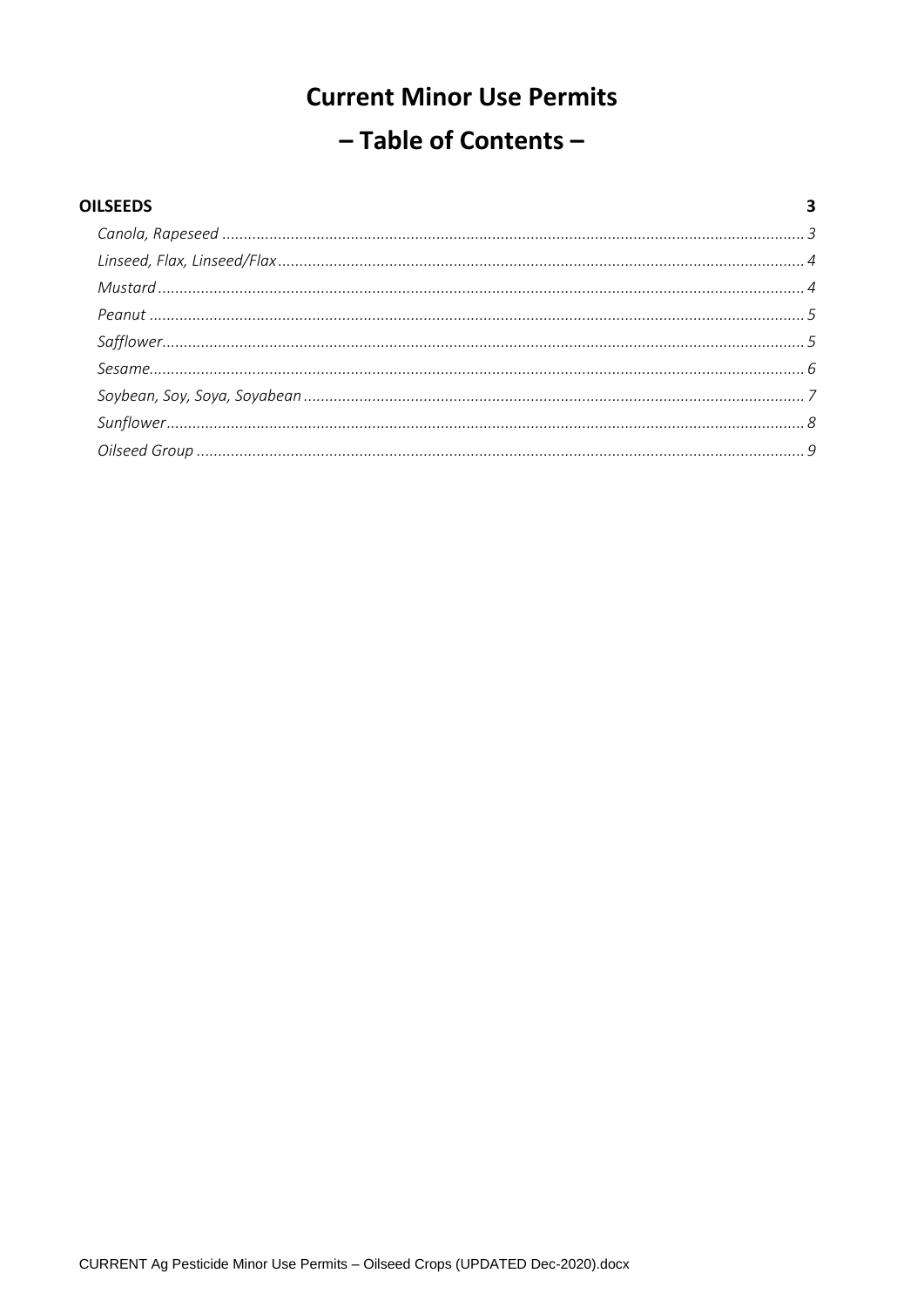# **OILSEEDS**

# **Canola, Rapeseed**

| <b>Permit No.</b> | <b>Description</b>                                                                                                                                                                                                                                                                                          | <b>Issued date</b> | <b>Expiry date</b> | <b>Permit Holder</b>             |
|-------------------|-------------------------------------------------------------------------------------------------------------------------------------------------------------------------------------------------------------------------------------------------------------------------------------------------------------|--------------------|--------------------|----------------------------------|
| <b>PER85447</b>   | For use in the emergency event of an<br>identified incursion of the exotic insect<br>pests false codling moth (Thaumatotibia<br>leucotreta), fall armyworm (Spodoptera<br>frugiperda), Sunn-pest (Eurygaster<br>integriceps) and cabbage seed weevil<br>(Ceutorhynchus assimilis) in various field<br>crops | 16-Apr-2018        | 30-Apr-2026        | PHA                              |
| PER85312          | Coumatetralyl / Canola (Brassica napus),<br>Indian mustard (Brassica juncea), Wheat /<br>Mice and Rats                                                                                                                                                                                                      | 29-Nov-2017        | 30-Nov-2020        | <b>Bayer Crop</b><br>Science     |
| <b>PER80969</b>   | Deltamethrin/winter cereals, summer<br>cereals, pulse crops, oilseeds/potential<br>exotic disease and pest incursions                                                                                                                                                                                       | 22-Jul-2016        | 31-Mar-2021        | <b>PHA</b>                       |
| <b>PER80964</b>   | Lambda cyhalothrin/winter cereals,<br>summer cereals, pulse crops,<br>oilseeds/exotic pests                                                                                                                                                                                                                 | 24-Oct-2016        | 31-Mar-2021        | PHA                              |
| PER14551          | Amistar 250SC & Amistar Xtra / Canola,<br>Maize & Sorghum (seed production crops<br>only) / Various plant diseases                                                                                                                                                                                          | 13-Jul-2014        | 30-Jun-2023        | Serv-Ag<br>Tasmania              |
| <b>PER12751</b>   | Fipronil & Fenitrothion for Control of Spur-<br>Throated Locusts in Treed Roosting Sites in<br>Proximity to Crops and Pastures                                                                                                                                                                              | 11-May-2011        | 30-Jun-2023        | <b>NSW DPI</b>                   |
| <b>PER89398</b>   | MAGNET INSECT ATTRACTANT<br>TECHNOLOGY / Various Crops / Fall<br>Armyworm                                                                                                                                                                                                                                   | 10-Jun-2020        | 30-Jun-2022        | AgBiTech                         |
| <b>PER89358</b>   | Trojan Insecticide / Various Crops / Fall<br>Armyworm                                                                                                                                                                                                                                                       | 24-Apr-2020        | 30-Apr-2021        | <b>FMC</b><br><b>AUSTRALASIA</b> |
| <b>PER89300</b>   | Affirm Insecticide / Pulse / Fall Armyworm                                                                                                                                                                                                                                                                  | 09-Apr-2020        | 30-Apr-2023        | PHA                              |
| PER89241          | Success Neo and Delegate Insecticide /<br>Various Crops / Fall Armyworm                                                                                                                                                                                                                                     | 06-Mar-2020        | 31-Mar-2023        | Hort Innovation<br>Australia     |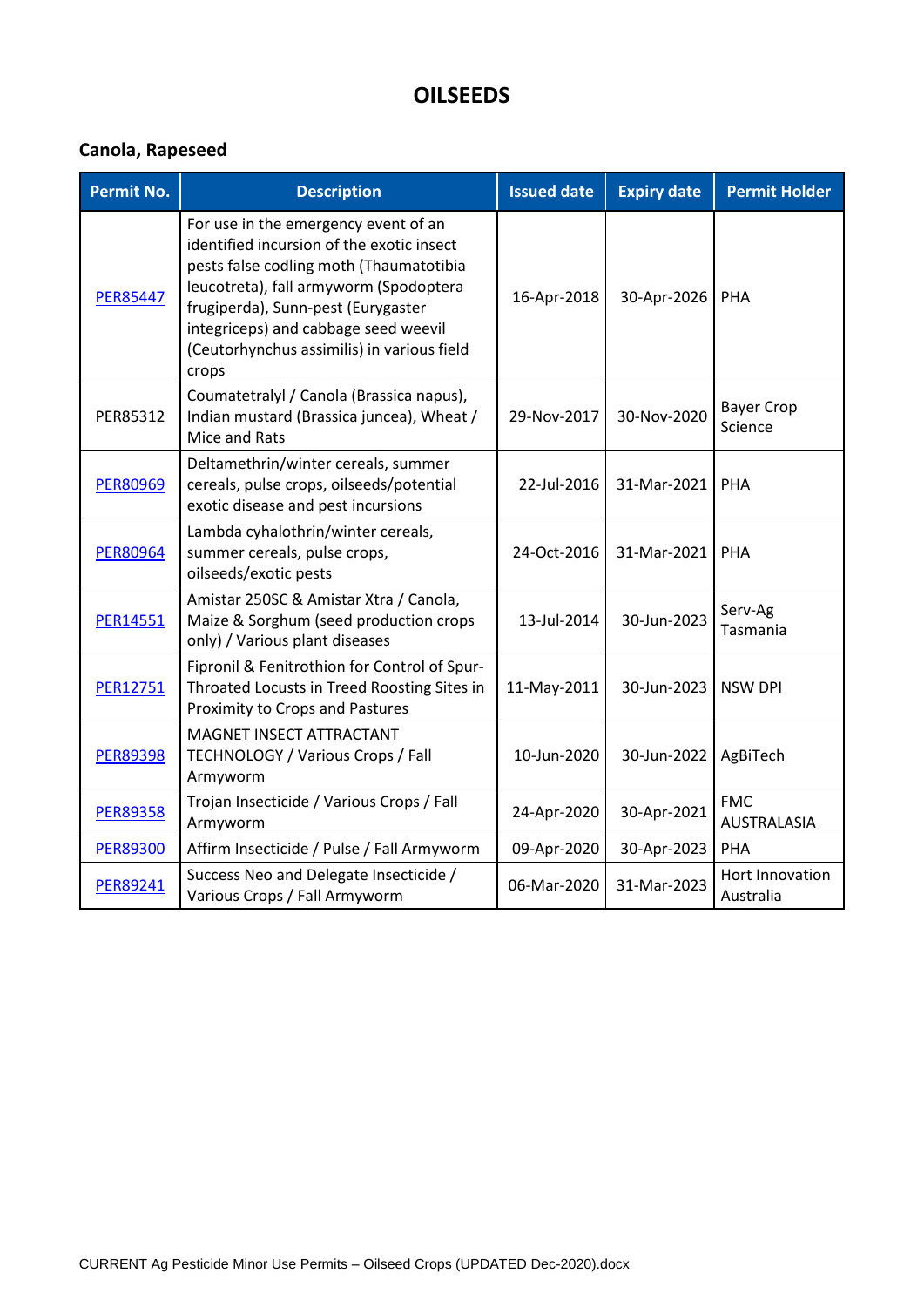# **Linseed, Flax, Linseed/Flax**

| <b>Permit No.</b> | <b>Description</b>                                                                                                             | <b>Issued date</b> | <b>Expiry date</b> | <b>Permit Holder</b> |
|-------------------|--------------------------------------------------------------------------------------------------------------------------------|--------------------|--------------------|----------------------|
| PER821031         | Chlorantraniliprole (Altacor) / Linseed /<br>Helicoverpa spp.                                                                  | 21-Sep-2016        | 31-Jul-2021        | <b>AOF</b>           |
| <b>PER87440</b>   | Glyphosate / Linseed / Crop desiccation at<br>or near harvest                                                                  | 28-Nov-2018        | 30-Nov-2021        | <b>AOF</b>           |
| <b>PER87440</b>   | Manage harvest maturity and control late<br>germination of<br>Selected weeds / glyphosate                                      | 28-Nov-2018        | 30-Nov-2021        | AOF                  |
| <b>PER12751</b>   | Fipronil & Fenitrothion for Control of Spur-<br>Throated Locusts in Treed Roosting Sites in<br>Proximity to Crops and Pastures | 11-May-2011        | 30-Jun-2023        | <b>NSW DPI</b>       |

#### **Mustard**

| <b>Permit No.</b> | <b>Description</b>                                                                                                             | <b>Issued date</b> | <b>Expiry date</b> | <b>Permit Holder</b> |
|-------------------|--------------------------------------------------------------------------------------------------------------------------------|--------------------|--------------------|----------------------|
| <b>PER80969</b>   | Deltamethrin/winter cereals, summer<br>cereals, pulse crops, oilseeds/potential<br>exotic disease and pest incursions          | 22-Jul-2016        | 31-Mar-2021        | <b>PHA</b>           |
| <b>PER80964</b>   | Lambda cyhalothrin/winter cereals,<br>summer cereals, pulse crops,<br>oilseeds/exotic pests                                    | 24-Oct-2016        | 31-Mar-2021        | <b>PHA</b>           |
| <b>PER13353</b>   | Various Pesticides / Mustard / Multiple<br>Pests                                                                               | 15-Mar-2012        | 31-Aug-2022        | <b>AOF</b>           |
| <b>PER12751</b>   | Fipronil & Fenitrothion for Control of Spur-<br>Throated Locusts in Treed Roosting Sites in<br>Proximity to Crops and Pastures | 11-May-2011        | 30-Jun-2023        | <b>NSW DPI</b>       |

<sup>&</sup>lt;sup>1</sup> Renewal application submitted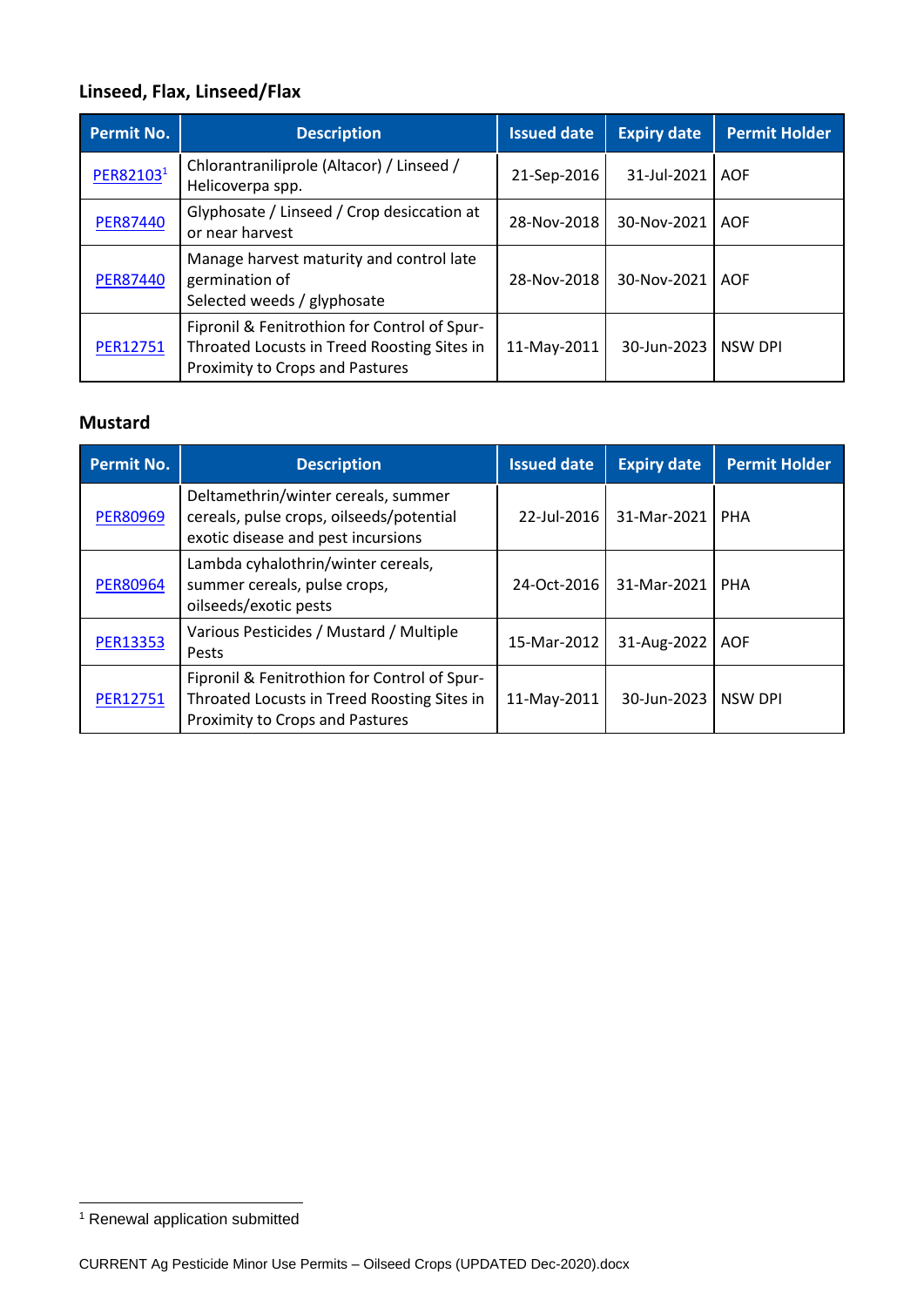#### **Peanut**

| Permit No.      | <b>Description</b>                                                                                                              | <b>Issued date</b> | <b>Expiry date</b> | <b>Permit Holder</b> |
|-----------------|---------------------------------------------------------------------------------------------------------------------------------|--------------------|--------------------|----------------------|
| <b>PER86014</b> | Chlorantraniliprole / for control of Heliothis<br>(Helicoverpa spp.) in peanuts                                                 | 15-Aug-2018        | 31-Aug-2023        | Peanut<br>Company    |
| <b>PER85448</b> | Dimethoate / peanuts, sorghum, maize,<br>grain legumes / aphids, leafhoppers, thrips                                            | 23-Mar-2018        | 31-Mar-2025        | <b>PHA</b>           |
| <b>PER82425</b> | Filan Fungicide / Peanuts / Sclerotinia Blight<br>and White Mould                                                               | 23-Dec-2016        | 30-Nov-2021        | Peanut<br>Company    |
| <b>PER80969</b> | DELTAMETHRIN/WINTER CEREALS,<br>SUMMER CEREALS, PULSE CROPS,<br>OILSEEDS/POTENTIAL EXOTIC DISEASE AND<br><b>PEST INCURSIONS</b> | 22-Jul-2016        | 31-Mar-2021        | <b>PHA</b>           |
| <b>PER80964</b> | LAMBDA CYHALOTHRIN/WINTER CEREALS,<br>SUMMER CEREALS, PULSE CROPS,<br>OILSEEDS/TURNIP MOTH                                      | 24-Oct-2016        | 31-Mar-2021        | PHA                  |
| <b>PER89279</b> | Various products / Various crops / Fall<br>armyworm                                                                             | 11-Mar-2020        | 31-Mar-2023        | PHA                  |
| <b>PER12751</b> | Fipronil & Fenitrothion for Control of Spur-<br>Throated Locusts in Treed Roosting Sites in<br>Proximity to Crops and Pastures  | 11-May-2011        | 30-Jun-2023        | <b>NSW DPI</b>       |
| <b>PER90481</b> | Chlorantraniliprole / Peanuts / Cluster<br>Caterpillar                                                                          | 16-Dec-2020        | 28-Feb-2022        | <b>AOF</b>           |
| <b>PER14069</b> | Amistar (azoxystrobin) / Peanuts /<br>Sclerotium rolfsii and Rhizoctonia solani                                                 | 11-Apr-2013        | 31-Mar-2023        | <b>PCA</b>           |

## **Safflower**

| <b>Permit No.</b> | <b>Description</b>                                                                                                             | <b>Issued date</b> | <b>Expiry date</b> | <b>Permit Holder</b> |
|-------------------|--------------------------------------------------------------------------------------------------------------------------------|--------------------|--------------------|----------------------|
| <b>PER88228</b>   | Propyzamide / Safflower / Various Weeds                                                                                        | 28-Jul-2020        | 31-Jul-2022        | <b>AOF</b>           |
| <b>PER83724</b>   | Deltamethrin / Safflower / Rutherglen bug                                                                                      | 05-Sep-2017        | 30-Sep-2022        | <b>AOF</b>           |
| <b>PER89457</b>   | Altacor Insecticide / Fall armyworm and<br>Heliothis / Safflower and Sunflower                                                 | 18-Nov-2020        | 30-Nov-2022        | <b>AOF</b>           |
| <b>PER88227</b>   | <b>Boxer Gold/Safflower/Various Weeds</b>                                                                                      | 12-Dec-2019        | 31-Dec-2022        | <b>AOF</b>           |
| <b>PER12751</b>   | Fipronil & Fenitrothion for Control of Spur-<br>Throated Locusts in Treed Roosting Sites in<br>Proximity to Crops and Pastures | 11-May-2011        | 30-Jun-2023        | NSW DPI              |
| <b>PER86859</b>   | Clethodim / Safflower / various annual grass<br>weeds as per current clethodim labels                                          | 28-Jun-2019        | 30-Jun-2024        | <b>AOF</b>           |
| <b>PER86858</b>   | Dual Gold/ Control of Winter Sedges and<br>Suppression of Annual Ryegrass in Safflower                                         | 27-Jun-2019        | 30-Jun-2024        | <b>AOF</b>           |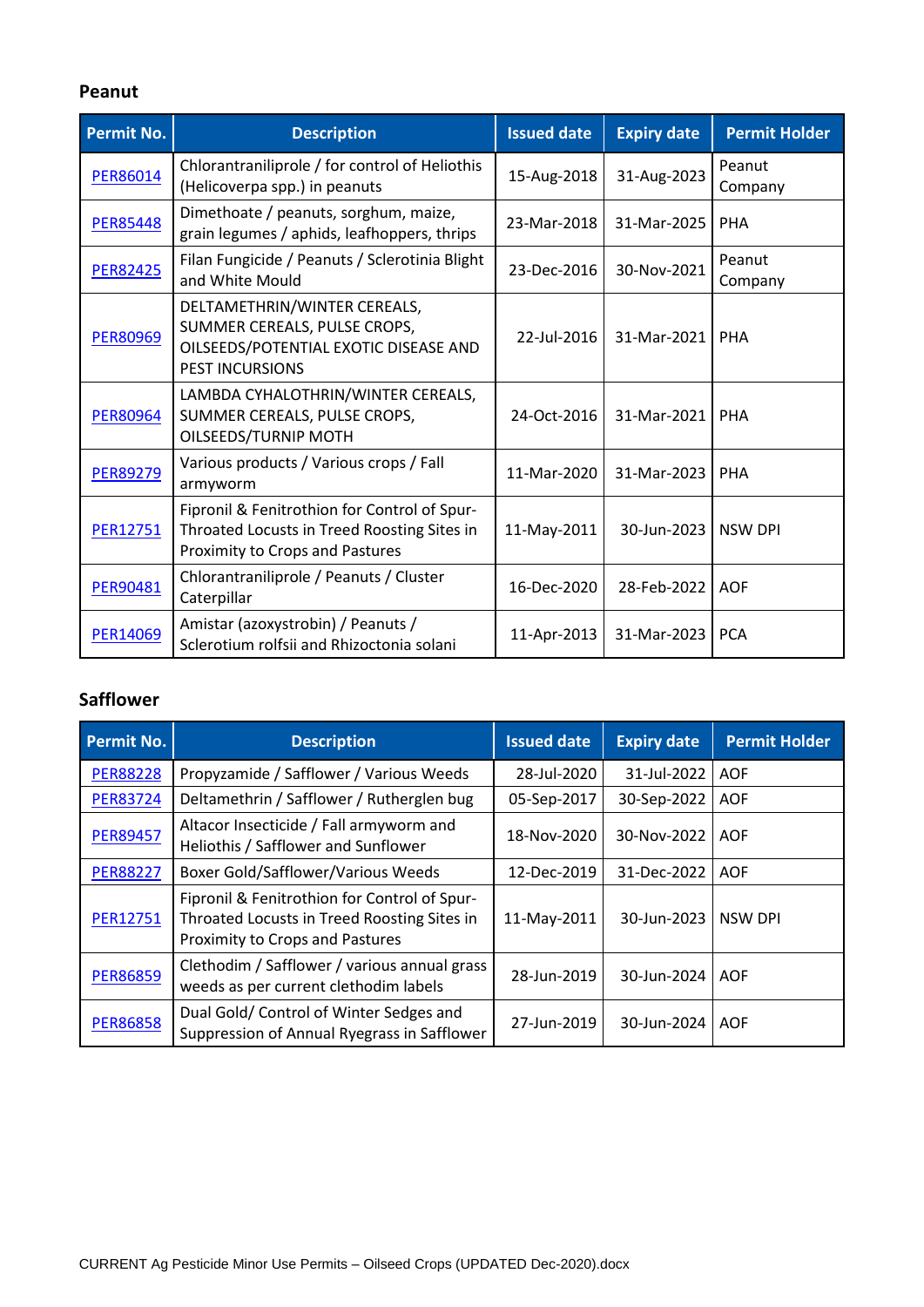#### **Sesame**

| <b>Permit No.</b> | <b>Description</b>                                                                                                             | <b>Issued date</b> | <b>Expiry date</b> | <b>Permit Holder</b> |
|-------------------|--------------------------------------------------------------------------------------------------------------------------------|--------------------|--------------------|----------------------|
| <b>PER86672</b>   | Diquat / Pre-Harvest Desiccation in Sesame<br>Crops                                                                            | 27-Aug-2018        | 31-Aug-2023        | <b>AOF</b>           |
| <b>PER86673</b>   | Metolachlor Herbicides/ Control of Annual<br>Grasses and Broadleaf Weeds in Sesame<br>Seed                                     | 01-Feb-2019        | 28-Feb-2024        | <b>AOF</b>           |
| <b>PER86783</b>   | Haloxyfop/ Control of Annual Grasses in<br>Sesame Seeds                                                                        | 24-Jan-2019        | 31-Jan-2024        | <b>AOF</b>           |
| <b>PER86796</b>   | Clethodim/ Control of Grasses in Sesame                                                                                        | 03-Apr-2019        | 30-Apr-2024        | <b>AOF</b>           |
| <b>PER86808</b>   | Pirimicarb/ Control of Aphids in Sesame                                                                                        | 01-Feb-2019        | 28-Feb-2024        | <b>AOF</b>           |
| PER86901          | Glyphosate/ Pre-Harvest Desiccation in<br>Sesame Crops                                                                         | 18-Mar-2019        | 31-Mar-2024        | <b>AOF</b>           |
| <b>PER86938</b>   | Diuron/ Control of Various Weeds in<br>Sesame Seeds                                                                            | 27-Feb-2019        | 28-Feb-2022        | <b>AOF</b>           |
| <b>PER12751</b>   | Fipronil & Fenitrothion for Control of Spur-<br>Throated Locusts in Treed Roosting Sites in<br>Proximity to Crops and Pastures | 11-May-2011        | 30-Jun-2023        | <b>NSW DPI</b>       |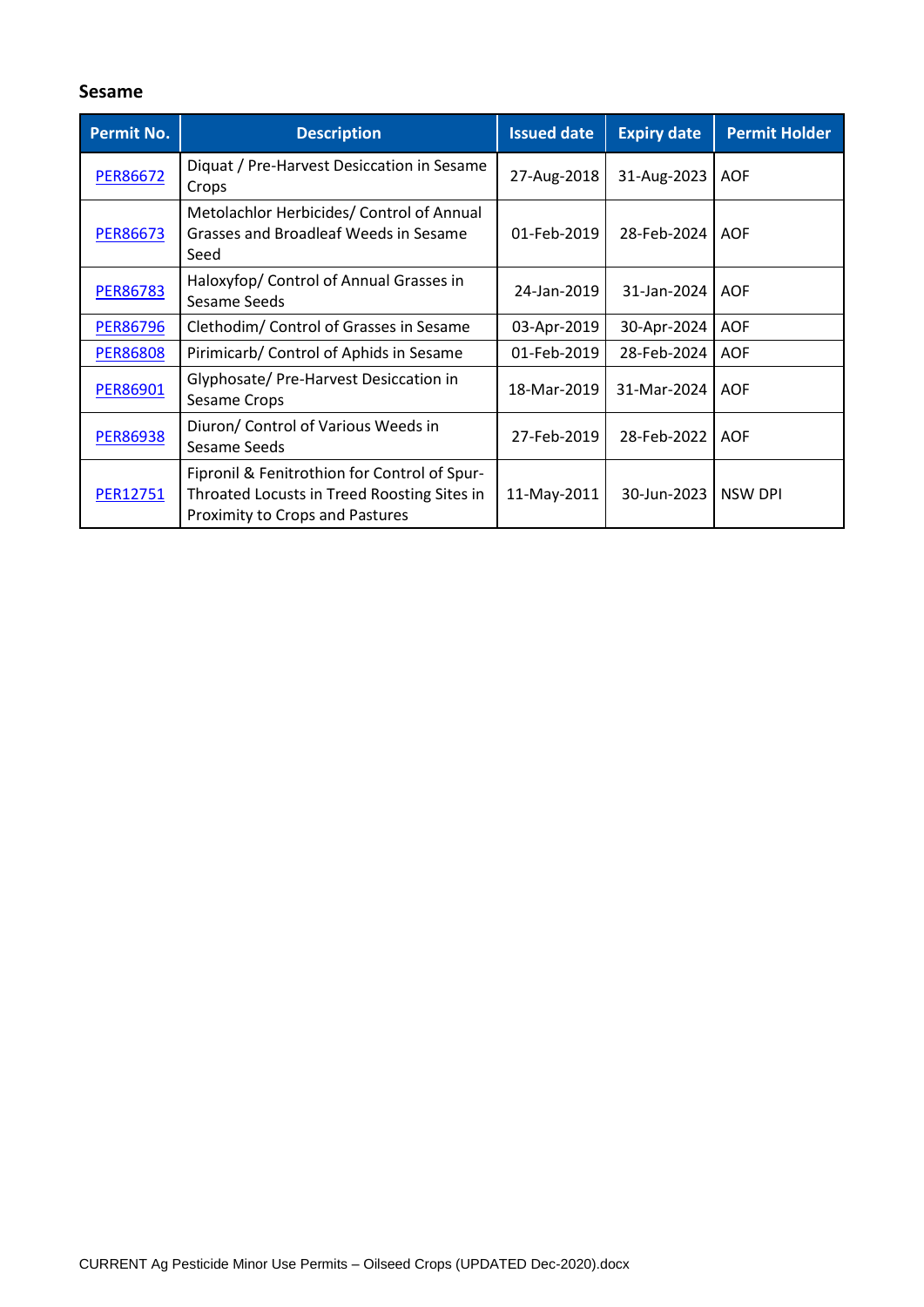# **Soybean, Soy, Soya, Soyabean**

| <b>Permit No.</b>     | <b>Description</b>                                                                                                                                                                                                     | <b>Issued date</b> | <b>Expiry date</b> | <b>Permit Holder</b>         |
|-----------------------|------------------------------------------------------------------------------------------------------------------------------------------------------------------------------------------------------------------------|--------------------|--------------------|------------------------------|
| PER88878 <sup>2</sup> | Steward EC Insecticide/Soya and Mung<br>beans/Swarming leaf beetle                                                                                                                                                     | 10-Dec-2019        | 31-Dec-2020        | <b>AOF</b>                   |
| <b>PER82518</b>       | Gemfarm Tebuconazole / Soybean /<br>Powdery Mildew and Soybean rust                                                                                                                                                    | 16-Mar-2017        | 31-Mar-2022        | Pulse Australia              |
| <b>PER82552</b>       | Lamda-cyhalothrin / various crops / Brown<br>Marmorated stink bug & yellow spotted<br>stink bug                                                                                                                        | 12-Apr-2018        | 30-Apr-2023        | <b>DAWR</b>                  |
| <b>PER85152</b>       | Pirimicarb / Adzuki Beans Mung Beans<br>Soybean / Cowpea aphid and Soybean<br>aphid                                                                                                                                    | 11-Jul-2018        | 31-Jul-2023        | Pulse Australia              |
| <b>PER85447</b>       | Alpha-cypermethrin / sorghum, maize,<br>winter and summer pulses / False Codling<br>moth, fall armyworm (Spodoptera<br>frugiperda), sunn-pest (eurygaster<br>integriceps) and cabbage seed weevil<br><b>Incursions</b> | 16-Apr-2018        | 30-Apr-2026        | <b>PHA</b>                   |
| <b>PER85449</b>       | Penflufen / chickpea lentil lupin soybean /<br><b>Fusarium Wilt</b>                                                                                                                                                    | 15-Mar-2018        | 31-Jul-2021        | Pulse Australia              |
| <b>PER86185</b>       | For control of soybean moth in soybeans-<br>abamectin                                                                                                                                                                  | 12-Apr-2018        | 30-Apr-2023        | <b>AOF</b>                   |
| <b>PER86221</b>       | Control of green vegetable bug and red<br>banded shield bug in mung beans, navy<br>beans and soya beans                                                                                                                | 27-Aug-2018        | 31-Aug-2021        | Pulse Australia              |
| <b>PER89358</b>       | Trojan Insecticide / Various Crops / Fall<br>Armyworm                                                                                                                                                                  | 24-Apr-2020        | 01-May-2021        | <b>FMC Australasia</b>       |
| <b>PER89279</b>       | Various products / Various crops / Fall<br>armyworm                                                                                                                                                                    | 11-Mar-2020        | 31-Mar-2023        | <b>PHA</b>                   |
| <b>PER89259</b>       | Altacor Insecticide / Various Crops / Fall<br>Armyworm                                                                                                                                                                 | 06-Mar-2020        | 31-Mar-2023        | Hort Innovation<br>Australia |

<sup>2</sup> Renewal application submitted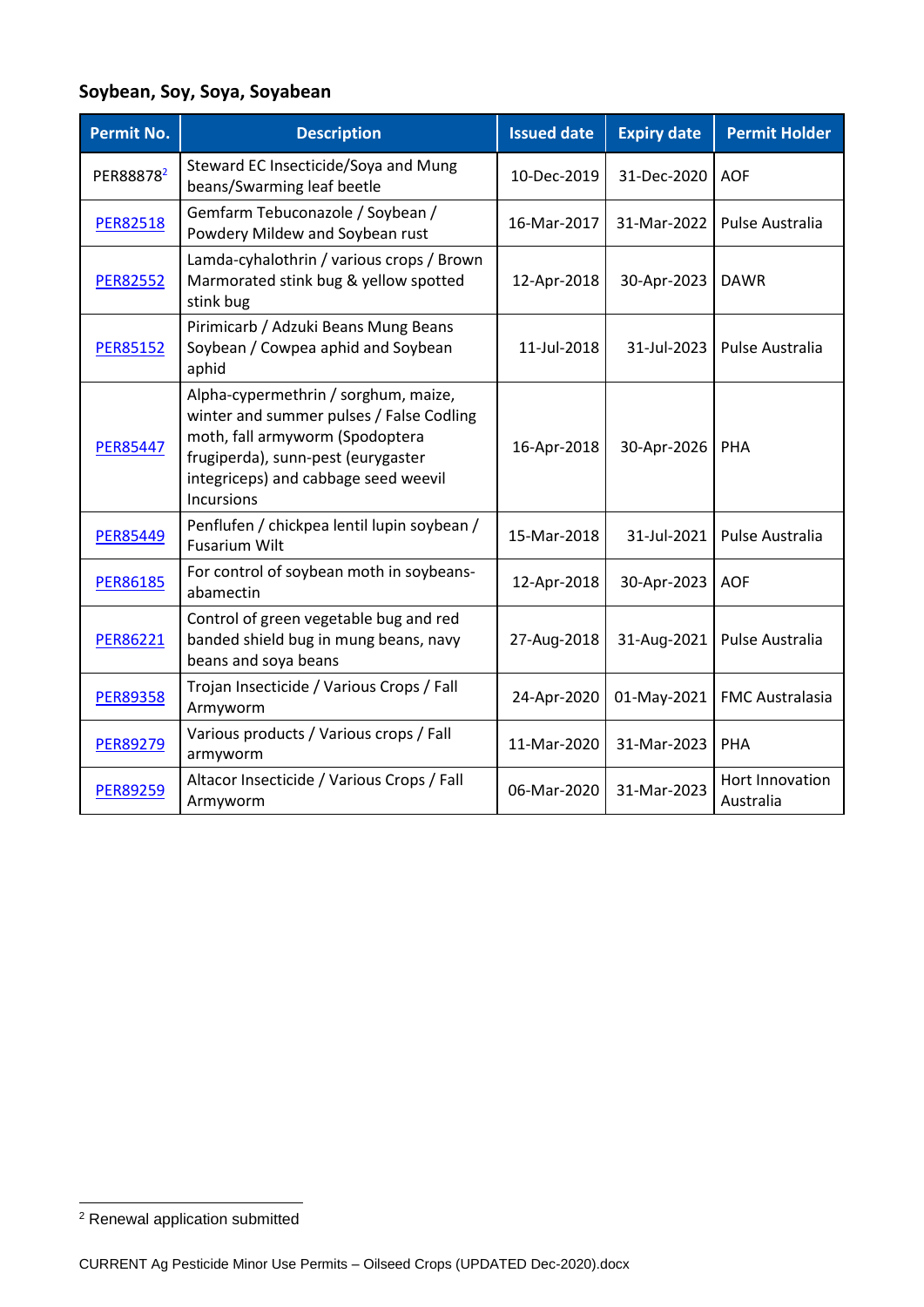## **Sunflower**

| <b>Permit No.</b>     | <b>Description</b>                                                                                                                    | <b>Issued date</b> | <b>Expiry date</b> | <b>Permit Holder</b> |
|-----------------------|---------------------------------------------------------------------------------------------------------------------------------------|--------------------|--------------------|----------------------|
| PER13118 <sup>3</sup> | Glyphosate / Sunflower / Weed Control                                                                                                 | 23-Feb-2012        | 31-Mar-2021        | <b>AOF</b>           |
| <b>PER80964</b>       | Lambda cyhalothrin/winter cereals,<br>summer cereals, pulse crops,<br>oilseeds/exotic pests                                           | 24-Oct-2016        | 31-Mar-2021        | PHA                  |
| <b>PER80969</b>       | Deltamethrin/winter cereals, summer<br>cereals, pulse crops, oilseeds/potential<br>exotic disease and pest incursions                 | 22-Jul-2016        | 31-Mar-2021        | <b>PHA</b>           |
| <b>PER82488</b>       | Propiconazole / sunflower / powdery<br>mildew                                                                                         | 31-Mar-2017        | 31-Mar-2022        | <b>AOF</b>           |
| <b>PER82552</b>       | Lamda-cyhalothrin / various crops / Brown<br>Marmorated stink bug & yellow spotted<br>stink bug                                       | 12-Apr-2018        | 30-Apr-2023        | <b>DAWE</b>          |
| PER85465              | Zeta-cypermethrin / Grain and seed crops/<br>Various                                                                                  | 03-Dec-2018        | 31-Mar-2025        | PHA                  |
| PER12751              | Fipronil & Fenitrothion for Control of Spur-<br>Throated Locusts in Treed Roosting Sites in<br><b>Proximity to Crops and Pastures</b> | 11-May-2011        | 30-Jun-2023        | <b>NSW DPI</b>       |
| <b>PER89398</b>       | MAGNET INSECT ATTRACTANT<br>TECHNOLOGY / Various Crops / Fall<br>Armyworm                                                             | 10-Jun-2020        | 30-Jun-2022        | AgBiTech             |
| <b>PER89358</b>       | Trojan Insecticide / Various Crops / Fall<br>Armyworm                                                                                 | 24-Apr-2020        | 01-May-2021        | <b>FMC</b>           |
| <b>PER89279</b>       | Various products / Various crops / Fall<br>armyworm                                                                                   | 11-Mar-2020        | 31-Mar-2023        | PHA                  |
| PER89107              | Metalaxyl-M / Sorghum Sunflower / Seed<br><b>Treatment Export</b>                                                                     | 22-Jun-2020        | 30-Jun-2025        | Advanta Seeds        |
| <b>PER89457</b>       | Altacor Insecticide / Fall armyworm and<br>Heliothis / Safflower and Sunflower                                                        | 18-Nov-2020        | 30-Nov-2022        | <b>AOF</b>           |

<sup>&</sup>lt;sup>3</sup> Renewal application submitted